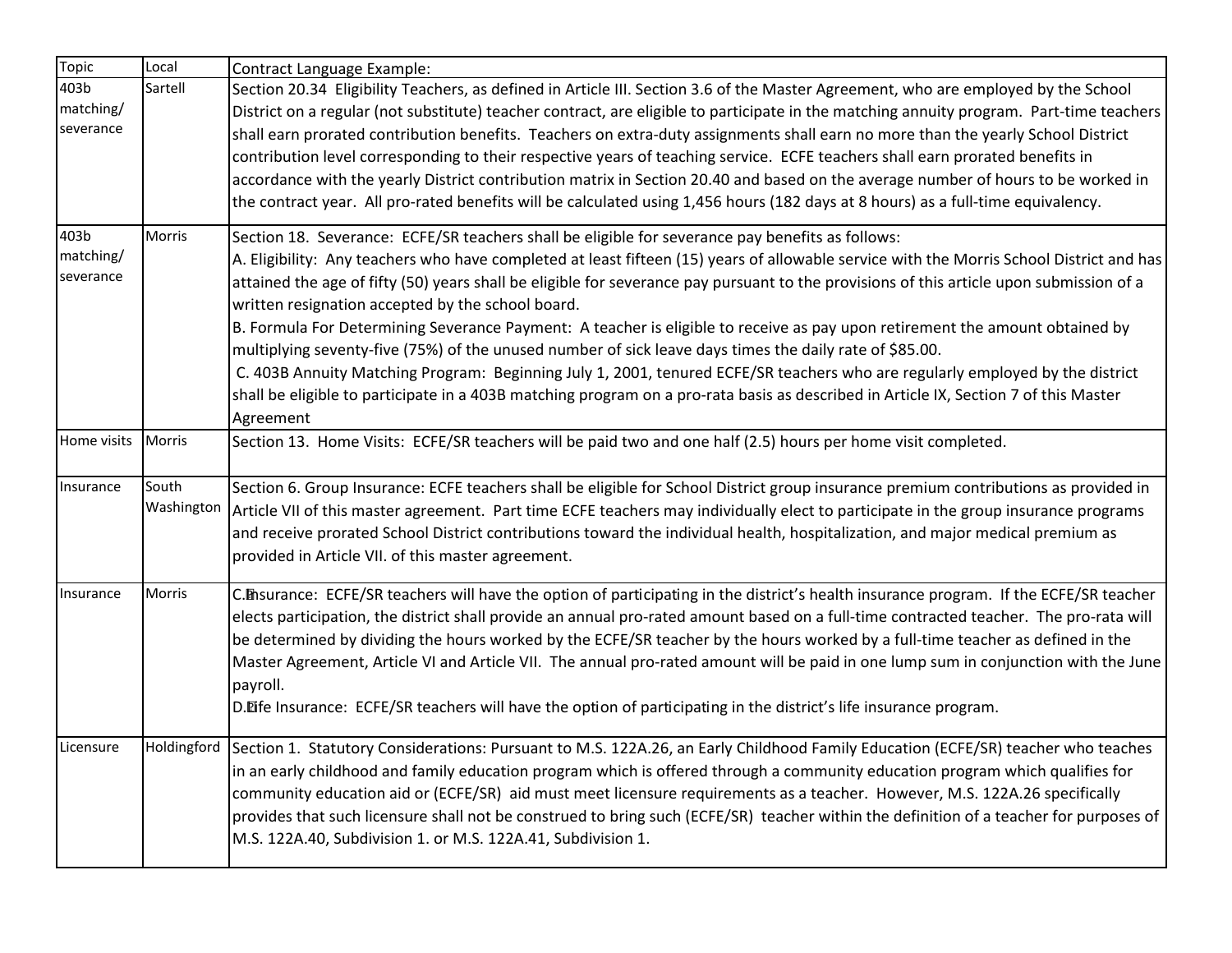| Licensure                                | Kimball                           | Section 1. Statutory Considerations: Pursuant to M.S. 122A.26, an Early Childhood Family Education (ECFE) teacher who teaches in an<br>early childhood and family education program and which is offered through a community education program which qualifies for<br>community education aid or ECFE aid must meet licensure requirements as a teacher. However, M.S. 122A.15 specifically provides<br>that such licensure shall not be construed to bring such an ECFE teacher within the definition of a teacher for purposes of M.S.<br>122A.40, Subd. 1.                                                                                                                                                                                                            |
|------------------------------------------|-----------------------------------|--------------------------------------------------------------------------------------------------------------------------------------------------------------------------------------------------------------------------------------------------------------------------------------------------------------------------------------------------------------------------------------------------------------------------------------------------------------------------------------------------------------------------------------------------------------------------------------------------------------------------------------------------------------------------------------------------------------------------------------------------------------------------|
| Notification Wayzata<br>of<br>assignment |                                   | Section 11.3 Annual Notification of Employment Status<br>On or before June 1 of each year the Employer will send each person on the roster of eligible ECFE teachers a notice of employment<br>status indicating minimum contracted instructional and staff meeting hours; or, a notice that the ECFE teacher is being placed on<br>unrequested leave of absence. A letter of agreement will be available for each ECFE teacher on or before July 15 indicating schedule<br>step placement for the coming school year, to be signed by the ECFE teacher and returned to the Employer.                                                                                                                                                                                    |
| Paid Leave                               | Eastern<br>Carver Cty<br>(Chaska) | Personal Time Off: All Early and Family Education teachers who are scheduled for fourteen (14) hours or more per week shall earn<br>Personal Time Off (PTO) on a pro-rata basis equivalent to that accrued by K-12 teachers.                                                                                                                                                                                                                                                                                                                                                                                                                                                                                                                                             |
| Paid Leave                               | South<br>Washington               | Section 7. Paid Absence Leave: Beginning July 1, 1990, ECFE teachers shall accumulate paid absence leave (Article X), pro rated<br>based upon hours worked.                                                                                                                                                                                                                                                                                                                                                                                                                                                                                                                                                                                                              |
| Paid Leave                               | Morris                            | Personal Illness: ECFE/SR teachers will earn personal illness leave on a pro-rata basis. Personal illness days will accrue at a rate of six<br>and a half (6.5) percent of hours worked per month.<br>Personal Leave: ECFE/SR teachers will accrue one (1) hour of personal leave for every 75 hours worked up to four (4) hours of<br>В.<br>personal leave per year of service. These may only be taken in three (3) hour blocks and accrue to a maximum of twelve (12) hours.                                                                                                                                                                                                                                                                                          |
| Prep, Setup<br>and<br>takedown           | Osseo                             | Subd. 6. Set Up, Take Down, Reorganization Time for Non-Identical Classes at Different Sites: Each ECFE teacher assigned to teach a<br>class offering will have thirty (30) minutes set up time prior to each class and thirty (30) minutes of take down or reorganization time<br>after each class.<br>Subd. 7. Set Up, Take Down, Reorganization Time for Identical Classes and/or Non-Identical Classes Offered at Same Site: Each ECFE<br>teacher assigned to teach identical classes and/or non-identical classes in a series will have thirty (30) minutes set up time prior to<br>the first class and thirty (30) minutes reorganization time between classes and thirty (30) minutes of take down/reorganization time<br>following the last class in the series. |
| Prep, Setup<br>and<br>takedown           | Chisago<br>Lakes                  | Section 9. Preparation Time / Setup and Takedown Time: Subd. 1. Each ECFE/SR teacher will receive thirty (30) minutes before and<br>thirty (30) minutes after each class session for setup and takedown. Subd. 2. SR teachers who implement performance based<br>assessment with their students shall receive up to ninety (90) minutes paid time per student each year for performance evaluation<br>and conference time with parents as approved by the administrator.                                                                                                                                                                                                                                                                                                 |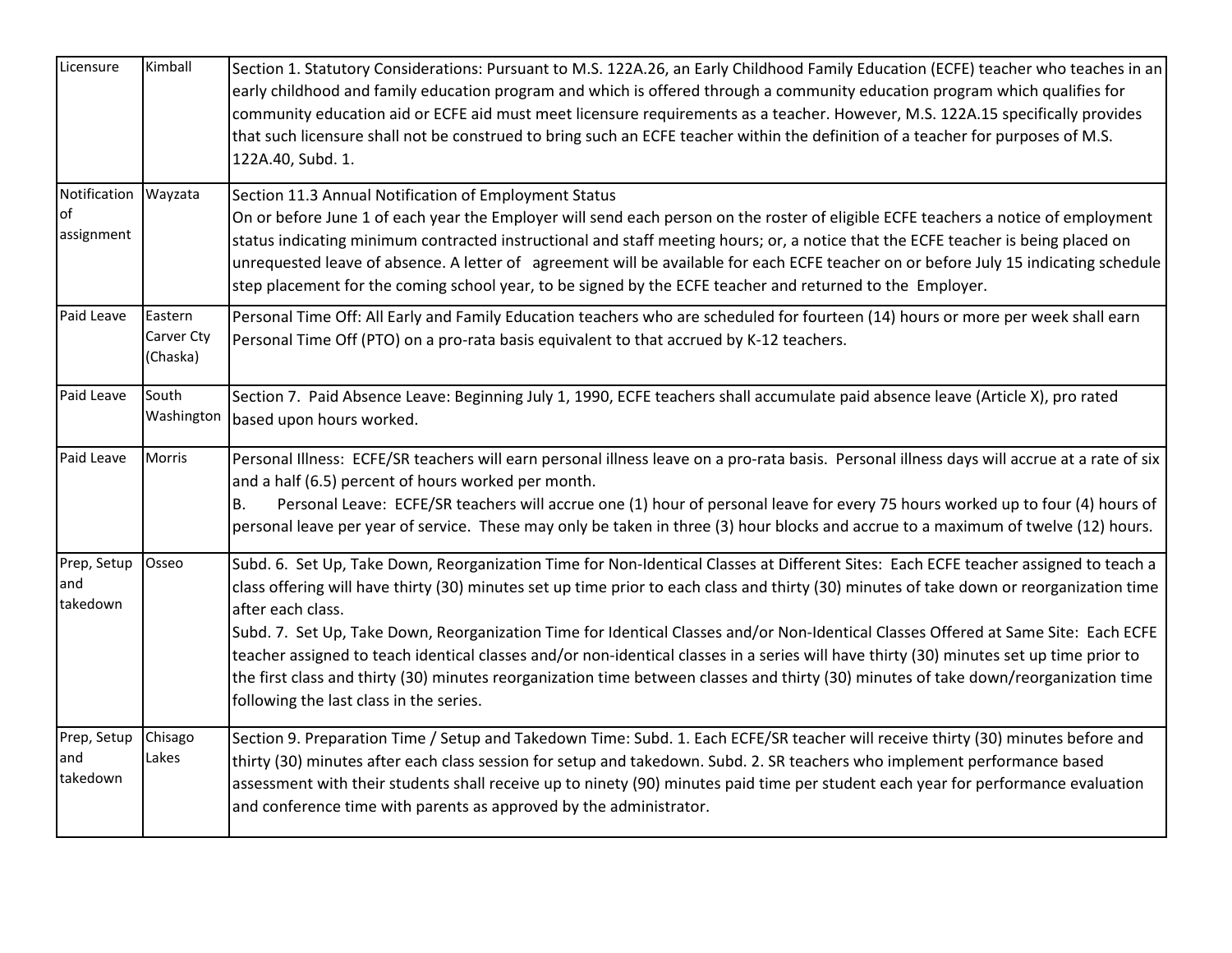| Prep, Setup New Ulm     |             | Section 2. Basic Schedules and Rates of Pay:                                                                                                                                                                                                           |
|-------------------------|-------------|--------------------------------------------------------------------------------------------------------------------------------------------------------------------------------------------------------------------------------------------------------|
| and                     |             | Subd. 4. Teaching Time: Teachers will be paid for teaching classes as follows: Actual class time plus 30 minutes set-up time, 15                                                                                                                       |
| takedown                |             | minutes of lesson planning time and 15 minutes of take-down time.                                                                                                                                                                                      |
| Prep, Setup             | South       | Section 10. Hours of Service                                                                                                                                                                                                                           |
| and<br>takedown         | Washington  | Subd. 1 Student Contact Time: Student contact time shall be defined as the time spent teaching a class as scheduled.                                                                                                                                   |
|                         |             | Subd. 2 Preparation Time: Preparation time shall be defined as a block of time for the teacher to prepare for their teaching                                                                                                                           |
|                         |             | assignment. ECFE teachers shall receive preparation time in proportion to contact time in the same proportion as K-12 teachers.                                                                                                                        |
|                         |             | Subd. 3 Supervisory Duties: Supervisory time shall be defined as a block of time on site where direct teaching does not take place,                                                                                                                    |
|                         |             | but students/parents are arriving and dismissing. ECFE teachers shall have supervisory time assigned in proportion to contact time in                                                                                                                  |
|                         |             | the same proportion as K-12 teachers.                                                                                                                                                                                                                  |
|                         |             | Subd. 4 On Site Prep Time: On site prep time shall be defined as time on site for additional preparation (e.g. set up/take down). ECFE<br>teachers shall have on site prep time in proportion to contact time in the same proportion as K-12 teachers. |
|                         |             |                                                                                                                                                                                                                                                        |
| Prep, Setup St. Michael |             | 7.11<br>PREPARATION TIME                                                                                                                                                                                                                               |
| and                     | Albertville | ECFE teachers will be given preparation time based on the following schedule:                                                                                                                                                                          |
| takedown                |             | <b>Classes TaughtPreparation Time</b>                                                                                                                                                                                                                  |
|                         |             | 1 - 30ne (1) hour                                                                                                                                                                                                                                      |
|                         |             | 4 - 6Two (2) hours                                                                                                                                                                                                                                     |
|                         |             | 7 - 10Three (3) hours                                                                                                                                                                                                                                  |
|                         |             | School Readiness (SR) teachers will be allotted preparation time of thirty (30) minutes per preschool section per week.                                                                                                                                |
| Probation               | Osseo       | Section 3. Probationary Period: The probationary period of ECFE, School Readiness, Parent Educators, other early childhood, and ABE                                                                                                                    |
| period                  |             | teachers will be three (3) years of continuous service. Following the probationary period, teachers may be discharged for just cause.                                                                                                                  |
|                         |             | Teachers who hold continuing contract status are subject to provisions as set forth in MS 122A.40.                                                                                                                                                     |
| Probation               | Kimball     | Section 3. Probationary Period: The probationary period of ECFE teachers shall be three (3) school years of continuous service.                                                                                                                        |
| period                  |             | During the probationary period, the School District shall have the unqualified right to suspend, discharge or otherwise discipline an                                                                                                                  |
|                         |             | ECFE teacher, and the ECFE teacher shall have no recourse to the grievance procedure. Upon completion of the probationary period,                                                                                                                      |
|                         |             | an ECFE teacher may be suspended or discharged only for just cause, and such ECFE teacher shall have access to the grievance<br>procedure.                                                                                                             |
| Probation               | Foley       | ECFE Section 3. Probationary Period and Continuing Contract Rights: The probationary period and continuing contract rights of ECFE                                                                                                                     |
| period                  |             | teachers are pursuant to MS 122A.40.                                                                                                                                                                                                                   |
|                         |             |                                                                                                                                                                                                                                                        |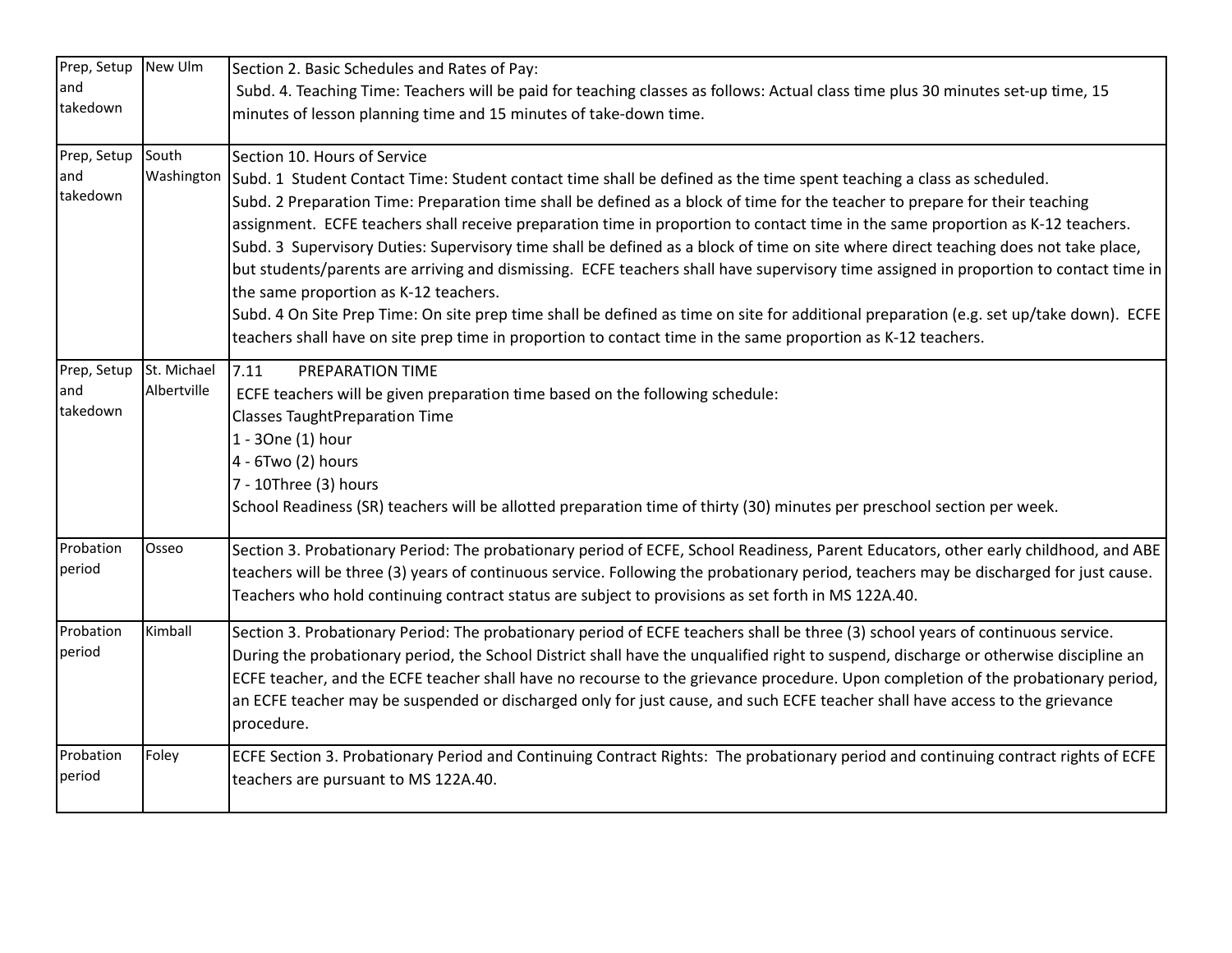| Salary                       | South<br>Washington     | Salary: ECFE/SR/PE teachers shall be paid on a pro-rata basis from the regular teacher salary schedules (Salary Schedule A and Salary<br>Schedule B) of this master agreement. Subd. 1 Workshop: ECFE teachers shall be compensated on a prorated basis (based on K-12<br>teachers extra duty days beyond student contact) for attendance at required workshops.<br>Subd. 2 Subbing: ECFE teachers subbing for another ECFE teachers class will be paid at the rate of \$25.00 per hour for student<br>contact time, supervisory time and other prep time.                                                                                                                                                                                                                                                                                                                                                                                                                                                                                                                                                                                                                                                                                                                                                                                                                                                                                                                                                                                                                                                                       |
|------------------------------|-------------------------|----------------------------------------------------------------------------------------------------------------------------------------------------------------------------------------------------------------------------------------------------------------------------------------------------------------------------------------------------------------------------------------------------------------------------------------------------------------------------------------------------------------------------------------------------------------------------------------------------------------------------------------------------------------------------------------------------------------------------------------------------------------------------------------------------------------------------------------------------------------------------------------------------------------------------------------------------------------------------------------------------------------------------------------------------------------------------------------------------------------------------------------------------------------------------------------------------------------------------------------------------------------------------------------------------------------------------------------------------------------------------------------------------------------------------------------------------------------------------------------------------------------------------------------------------------------------------------------------------------------------------------|
| Salary                       | Kimball                 | Section 5. Compensation: ECFE teachers who are licensed and are working in a position that requires this license shall be<br>compensated on the regular teacher salary schedule. All others shall be compensated pursuant to a salary schedule, or such other<br>method as the parties may agree to and shall not be entitled to compensation on the regular teacher salary schedule.                                                                                                                                                                                                                                                                                                                                                                                                                                                                                                                                                                                                                                                                                                                                                                                                                                                                                                                                                                                                                                                                                                                                                                                                                                            |
| Scheduling                   | Glencoe-<br>Silver Lake | Section 4. Scheduling: Recognizing the unique, changing and variable nature of the ECFE and LR program, hours of service, duty day,<br>duty week, and duty year shall be assigned by mutual agreement between the School District, Coordinator, ECFE teacher(s) and LR<br>teacher(s) and may be modified from time to time based upon the needs of the programs.<br>Subd. 2. Set Up, Take Down, Reorganization Time: Each ECFE and LR teacher assigned to teach a class shall have thirty (30) minutes<br>set up time prior to each class period and thirty (30) minutes of take down or reorganization time after each class period. Each<br>teacher shall have an additional sixty (60) minutes of reorganization time following the class period in each series of classes.                                                                                                                                                                                                                                                                                                                                                                                                                                                                                                                                                                                                                                                                                                                                                                                                                                                   |
| Seniorty and Osseo<br>Layoff |                         | Subd. 2. Reduction of Hours: Reduction of hours will take place by reverse seniority. Exception: teachers may have their hours of<br>service reduced by the hours assigned for one class per week without regard to seniority. Positions will be eliminated in seniority<br>order. Section 4. Seniority: Seniority is defined as the teacher's original continuous employment in a licensed position. ECFE, School<br>Readiness, Parent Educators, other early childhood, and ABE teacher seniority lists will be separate and apart from the seniority list<br>for all other teachers covered under this Agreement with no bumping or recall rights between the groups. ECFE, School Readiness,<br>and other early childhood teachers will have seniority only as an early childhood teacher. ABE teachers will have seniority only as an<br>ABE teacher. ECFE, School Readiness, Parent Educators, other early childhood, and ABE teachers will not have rights to any other<br>teaching position in the School District. In the event of job elimination requiring lay-off, the teacher with the least seniority in the<br>program will be laid off first. A teacher who has been displaced due to a lay-off will be placed on a recall list and will remain on the<br>recall list for a maximum of twenty-four (24) months. When a position becomes available, the most senior appropriately licensed<br>teacher will be recalled first. The teacher will receive a minimum of two (2) weeks' notice of recall. If the teacher fails to report to<br>work the first day of service, the teacher will lose all recall rights. |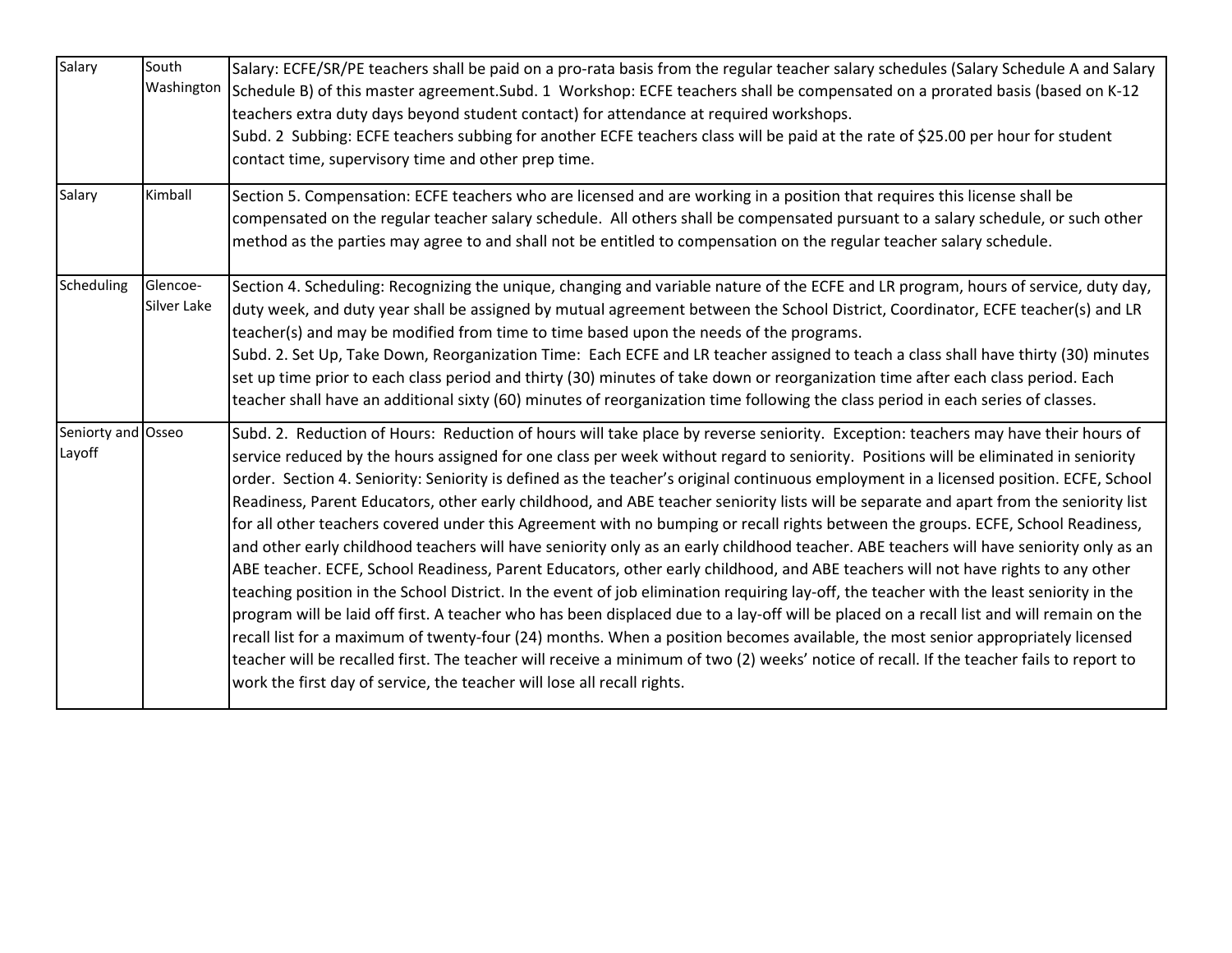| Seniorty and Chisago |       | ARTICLE XV EARLY CHILDHOOD FAMILY EDUCATION / SCHOOL READINESS                                                                                                                                                                                                             |
|----------------------|-------|----------------------------------------------------------------------------------------------------------------------------------------------------------------------------------------------------------------------------------------------------------------------------|
| Layoff               | Lakes | Early Childhood Family Education and School Readiness teachers, hereinafter referred to as ECFE and SR, who meet the definition of                                                                                                                                         |
|                      |       | a "public employee" under PELRA, shall be entitled to the terms and conditions of this Master Agreement, except as modified or                                                                                                                                             |
|                      |       | defined in this Article. Notwithstanding the foregoing, the only sections of this Article which shall apply to the ECFE Coordinator are                                                                                                                                    |
|                      |       | Section 2. Probationary Period; Section 3. Seniority; and Section 4. Layoff and Recall. According to Minn. Stat. § 122A.26,                                                                                                                                                |
|                      |       | subd. 2, a license that is required for an instructor in a Community Education Program shall not be construed to bring an                                                                                                                                                  |
|                      |       | individual within the definition of a teacher for the purposes of the Continuing Contract Law, Minn. Stat. § 122A.40.                                                                                                                                                      |
|                      |       | Section 4. Layoff and Recall: When it is necessary to reduce the number of ECFE/SR teachers, layoff shall occur in inverse order of                                                                                                                                        |
|                      |       | seniority. Reinstatement of ECFE/SR teachers from layoff shall be in inverse order of their placement on unrequested leave of                                                                                                                                              |
|                      |       | absence. Non-probationary ECFE/SR teachers on unrequested leave of absence shall have full reinstatement rights for a period of                                                                                                                                            |
|                      |       | five (5) years from their date of layoff.                                                                                                                                                                                                                                  |
| Seniorty and Morris  |       | <b>ARTICLE XII UNREQUESTED LEAVE</b>                                                                                                                                                                                                                                       |
| Layoff               |       | Section 1. Unrequested Leave:                                                                                                                                                                                                                                              |
|                      |       | All teachers shall be governed by the provisions by M.S. 122A.40, Subd. 10. Teachers teaching within K-12 and including Early                                                                                                                                              |
|                      |       | Childhood Special Education shall use M.S. 122A.40, Subd. 11 for the purpose of lay-off and recall. All teachers within the Early                                                                                                                                          |
|                      |       | Childhood Family Education and School Readiness programs shall be governed by the lay-off and recall process described within                                                                                                                                              |
|                      |       | Article XVII of this agreement.                                                                                                                                                                                                                                            |
|                      |       | ARTICLE XVII EARLY CHILDHOOD FAMILY EDUCATION/SCHOOL READINESS                                                                                                                                                                                                             |
|                      |       | Section 4. Layoff and Recall: ECFE/SR teachers shall have seniority only as an ECFE/SR teacher and shall have a separate seniority list<br>consisting only of ECFE/SR teachers. An ECFE/SR teacher shall not have any rights to any other teaching positions in the School |
|                      |       | District. ECFE/SR teachers shall be laid off and recalled within order of seniority with other ECFE/SR teachers.                                                                                                                                                           |
|                      |       | A. Probationary Period: The probationary period of ECFE/SR teachers shall be three (3) school years of continuous service. During                                                                                                                                          |
|                      |       | the probationary period, the School District shall have the unqualified right to suspend, discharge, or otherwise discipline an ECFE/SR<br>teacher. One year of service shall consist of a minimum of 350 hours.                                                           |
|                      |       | B. Seniority: After completion of the probationary period, ECFE/SR teachers shall accrue seniority dated back to their first day of                                                                                                                                        |
|                      |       | continuous service. Tiebreakers to determine seniority shall apply in the following rank order:                                                                                                                                                                            |
|                      |       | The person having the greatest total number of years of teaching will be considered the most senior.<br>1.                                                                                                                                                                 |
|                      |       | The person having the greatest total number of years of teaching experience in current teaching subject area will be<br>2.<br>considered the most senior.                                                                                                                  |
|                      |       | The person with the greatest number of college credits beyond BA/BS degree on file in the superintendent's office will be<br>3.                                                                                                                                            |
|                      |       | considered most senior.                                                                                                                                                                                                                                                    |
|                      |       | The person having the greatest number of teacher licensure areas will be considered the most senior.<br>4.                                                                                                                                                                 |
|                      |       | If a tie still exists, it will be broken by the lowest state teacher license file folder Number.<br>5.                                                                                                                                                                     |
|                      |       | B.<br>Layoff and Reinstatement: Placement on unrequested leave of absence shall be based upon seniority. Reinstatement of                                                                                                                                                  |
|                      |       |                                                                                                                                                                                                                                                                            |